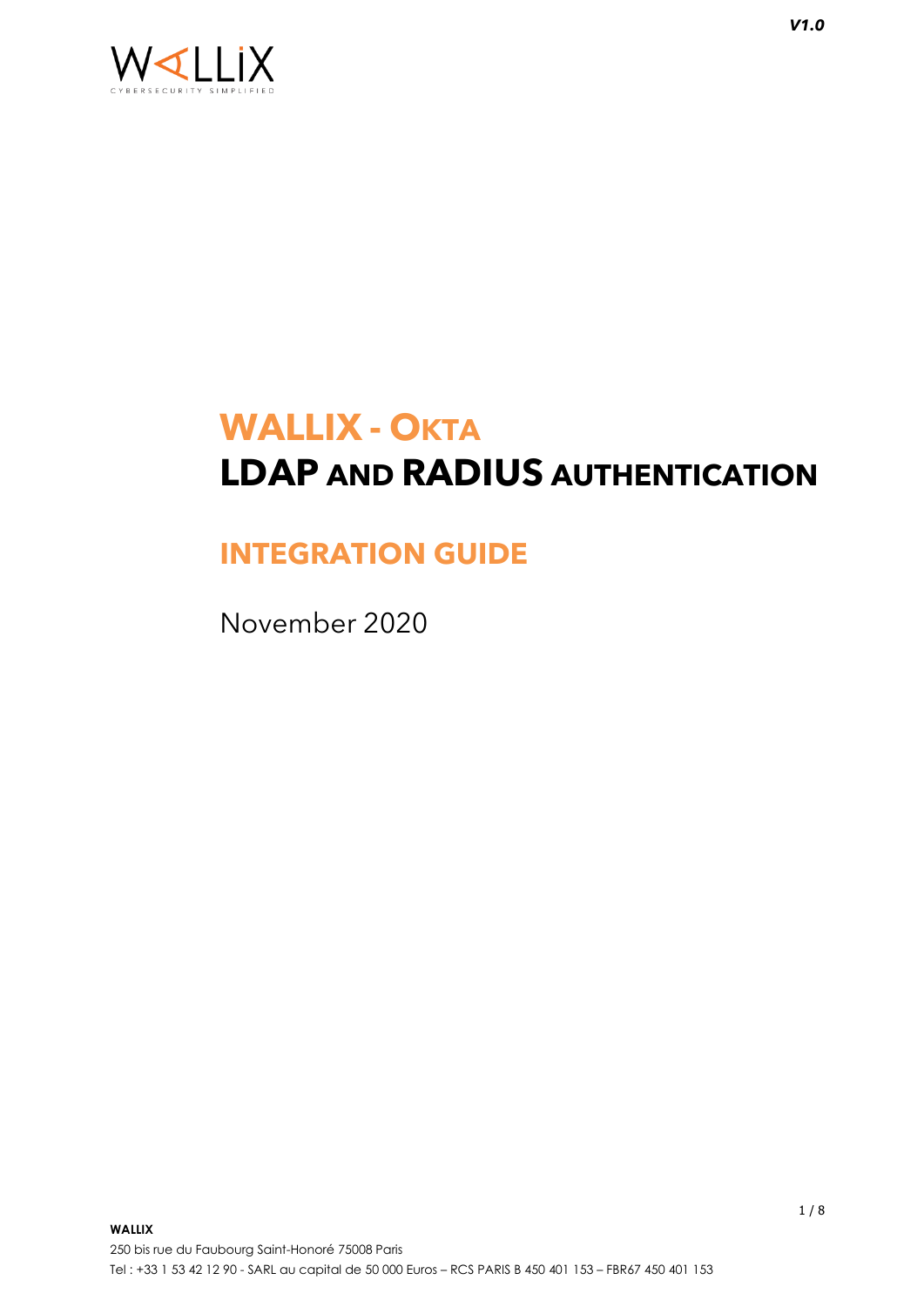

### **VERSION 1.0**

WALLIX Contacts:

| <b>Chief Strategy Officer</b>                        | Name: Didier Cohen<br>Tel: +33 6 26 51 12 02<br>E-mail: dcohen@wallix.com |
|------------------------------------------------------|---------------------------------------------------------------------------|
| Pre-Sales Engineer North America   Name: Grant Burst | Tel: +1 978 880 2040<br>E-mail: gburst@wallix.com                         |

Date: 23/11/2020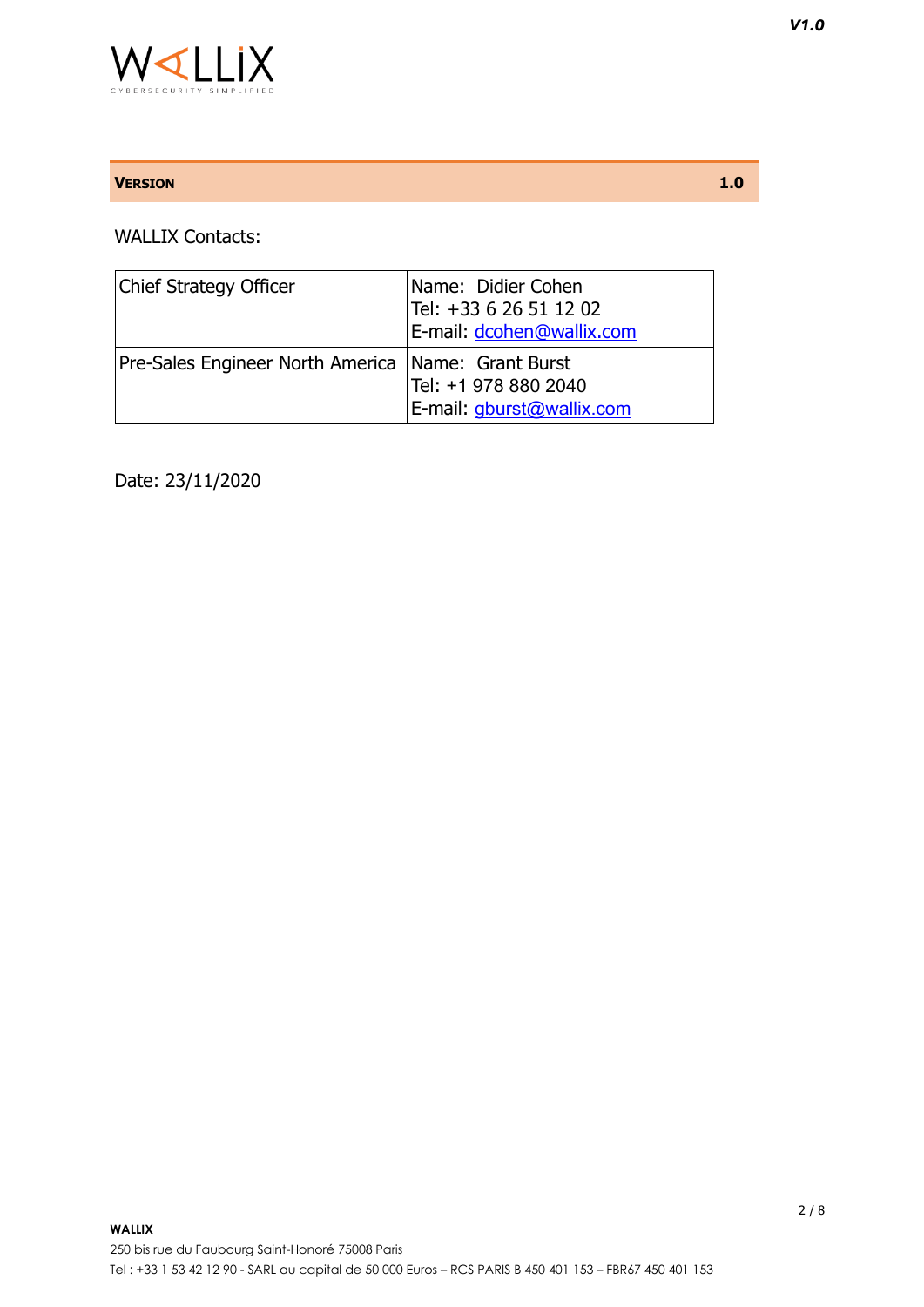

 $\ensuremath{\mathsf{People}}$  $Q$  Search

Person & U **Bob Builder**<br>bob@wellive Showing  $1 - 1$  of  $1$ 

### **Integration of OKTA LDPA with the WALLIX Bastion**

When integrating the Okta LDAP with the bastion you must use DNS with the full FDQN i.e. wallixacme.ldap.okta.com

PORT Either StartTLS 389 or SSL 939 will work and a certificate is not needed<br>Base DN Ensure you add dc=octa i.e dc=wallixacme,dc=okta,dc=com

i.e dc=wallixacme,dc=okta,dc=com

Login Attribute this needs changing and it is best to start with the Profile configuration via Octa Directory /Profile Editor / user default profile Add Attribute

| Learn about Universal Directory<br>provisioning support.<br>Go to Documentation |                  | Universal Directory allows you to store employee, partner, and customer profiles in Okta, generating a user-based, single source of truth. Using Profile Editor, you<br>can extend and customize user and app-specific profiles, as well as transform and map attributes between profiles. All of these features provide rabust | $\circ$                         |      |                                     | <b>Attributes</b><br>- Add Attribute                      |                    |   |                                                                     |                         |                       |              |                |              |      |
|---------------------------------------------------------------------------------|------------------|---------------------------------------------------------------------------------------------------------------------------------------------------------------------------------------------------------------------------------------------------------------------------------------------------------------------------------|---------------------------------|------|-------------------------------------|-----------------------------------------------------------|--------------------|---|---------------------------------------------------------------------|-------------------------|-----------------------|--------------|----------------|--------------|------|
| Q Search                                                                        |                  |                                                                                                                                                                                                                                                                                                                                 | Creete Okto User Typ            |      |                                     | <b>FILTERS</b>                                            |                    |   | Display Name                                                        | Variable Name           |                       | Data type    | Attribute Type |              |      |
| <b>FLTERS</b>                                                                   | Profile<br>Admin |                                                                                                                                                                                                                                                                                                                                 | Actions                         |      |                                     | All.                                                      |                    |   | Usemame                                                             | login                   |                       | string       | Base           | $\bullet$    |      |
| Oiss                                                                            | okta<br>aclesis  |                                                                                                                                                                                                                                                                                                                                 | $\angle$ Profile                |      |                                     | Base                                                      |                    |   | First name                                                          | firstName               |                       | string       | Base           |              |      |
| Apps<br><b>Directories</b>                                                      | okta             | User (default)                                                                                                                                                                                                                                                                                                                  | $P$ Profile                     |      |                                     | Custom                                                    |                    |   |                                                                     |                         |                       |              |                | $\bullet$    |      |
| <b>Identity Providers</b>                                                       | <b>B</b> onne    | acree.com User<br>active_drectory                                                                                                                                                                                                                                                                                               | Prefix / Mappings v             |      |                                     |                                                           |                    |   | Last name                                                           | lastName                |                       | string       | Base           | $\bullet$    |      |
|                                                                                 |                  |                                                                                                                                                                                                                                                                                                                                 |                                 |      |                                     |                                                           |                    |   | Middle name                                                         | middleName              |                       | string       | Raso           | $\mathbf{a}$ |      |
|                                                                                 |                  | In this case "amountlogin" Go to Directory/people                                                                                                                                                                                                                                                                               |                                 |      |                                     | Click                                                     | on                 | a | user                                                                | that                    | will                  | authenticate |                | and          | Edit |
| amountlogin                                                                     |                  |                                                                                                                                                                                                                                                                                                                                 |                                 | okta | Q Search people, apps               | <b>Get Started</b>                                        |                    |   | Deshboard Directory Applications Security Workflow Reports Settings | G. Burst wattx-org-6795 |                       |              |                |              |      |
| Data type                                                                       |                  | string                                                                                                                                                                                                                                                                                                                          |                                 |      |                                     | <b>Bob Builder</b>                                        |                    |   |                                                                     |                         |                       |              |                |              |      |
| Display name @                                                                  |                  | amountlogin                                                                                                                                                                                                                                                                                                                     |                                 |      |                                     | bob@wallixacme.com<br>JE User Change - A Active View Logs |                    |   |                                                                     |                         | $\tilde{\phantom{a}}$ |              |                |              |      |
| Variable name @                                                                 |                  | user.amountlogin                                                                                                                                                                                                                                                                                                                |                                 |      | Applications                        | Groups-<br>Profile                                        |                    |   |                                                                     |                         |                       |              |                |              |      |
| Description                                                                     |                  |                                                                                                                                                                                                                                                                                                                                 |                                 |      |                                     |                                                           |                    |   |                                                                     |                         | Pro                   |              |                |              |      |
| Enum                                                                            |                  | Define enumerated list of values                                                                                                                                                                                                                                                                                                |                                 |      | Attributes                          |                                                           |                    |   |                                                                     | Edit                    | Az<br>de:<br>din      |              |                |              |      |
| <b>Attribute Length</b>                                                         |                  | Between<br>$v$ min                                                                                                                                                                                                                                                                                                              | and max                         |      | Username<br>login                   |                                                           | bob@walltxacme.com |   |                                                                     |                         |                       |              |                |              |      |
| Attribute required                                                              |                  | $\Box$ Yes                                                                                                                                                                                                                                                                                                                      |                                 |      | First name<br>firstName             |                                                           | Bob                |   |                                                                     |                         |                       |              |                |              |      |
| <b>User permission</b>                                                          |                  | Read Only                                                                                                                                                                                                                                                                                                                       |                                 |      | Last name<br>lostNome               |                                                           | Builder            |   |                                                                     |                         |                       |              |                |              |      |
| Master priority @                                                               |                  | Inherit from profile master                                                                                                                                                                                                                                                                                                     | $\scriptstyle\rm w$             |      |                                     |                                                           |                    |   |                                                                     |                         |                       |              |                |              |      |
|                                                                                 |                  | 1 active_directory - acme.com<br>Update profile masters configuration                                                                                                                                                                                                                                                           |                                 |      | Middle name<br>middleName           |                                                           |                    |   |                                                                     |                         |                       |              |                |              |      |
|                                                                                 |                  |                                                                                                                                                                                                                                                                                                                                 |                                 |      | Honorific prefix<br>honorificPrefix |                                                           |                    |   |                                                                     |                         |                       |              |                |              |      |
|                                                                                 |                  |                                                                                                                                                                                                                                                                                                                                 | <b>Save Attribute</b><br>Cancel |      | Honorific suffix<br>honorificSuffix |                                                           |                    |   |                                                                     |                         |                       |              |                |              |      |



Show  $50 - 1$ 

3 / 8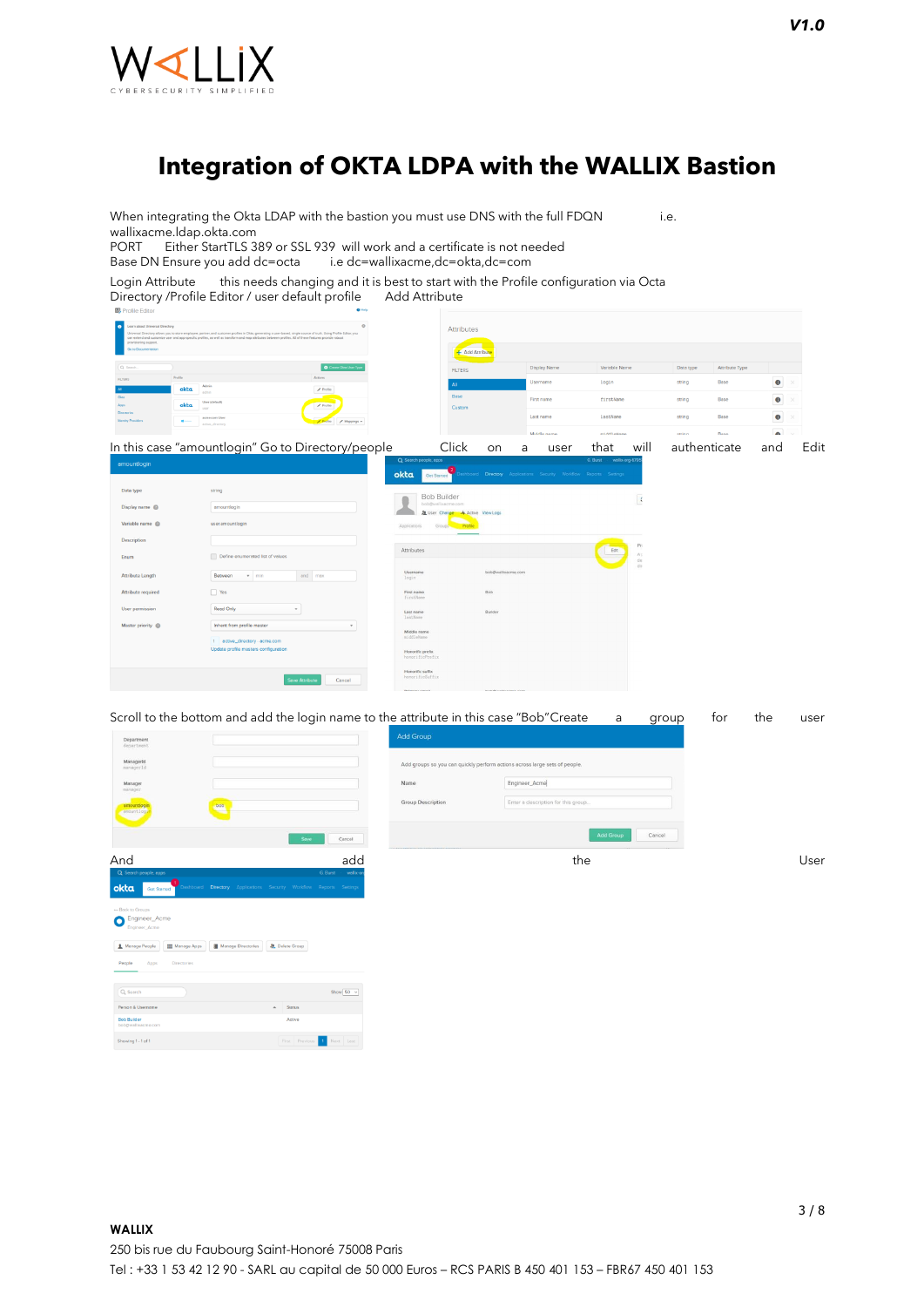#### Head back to the Bastion Configuration/External Authentication Add the new attribute to the Login Attribute

| Authentication type: LDAP       |                                                     |
|---------------------------------|-----------------------------------------------------|
| Authentication name: okta       |                                                     |
|                                 | Server: wallixacme.Idap.okta.com                    |
| Port: 636                       |                                                     |
| Timeout $(s)$ : 6.0             |                                                     |
|                                 | Base DN : dc=wallixacme, dc=okta, dc=com            |
| Login attribute : amountlogin   |                                                     |
| User name attribute: uid        |                                                     |
| Bind method: simple             |                                                     |
| Active Directory:               |                                                     |
| Encryption: SSL                 |                                                     |
|                                 | User: uid=spiderman, dc=wallixacme, dc=okta, dc=com |
| Description: -                  |                                                     |
| Two-Factor Authentication (2FA) |                                                     |
| Use primary domain name:        |                                                     |

### Configuration/LDAP AD Domains

Chose LDAP and then the New Okta domain

|                                      | Select all            |                             | <b>O</b> Delete all         |        |
|--------------------------------------|-----------------------|-----------------------------|-----------------------------|--------|
|                                      |                       | $\bullet$<br>Ø<br>$\sim$    |                             | ٥<br>ø |
|                                      |                       | okta<br>$\hat{\phantom{a}}$ |                             |        |
|                                      |                       |                             | Select and dick             |        |
|                                      | Q LDAP                | Q                           |                             |        |
|                                      | Available Directories |                             | <b>Selected Directories</b> |        |
| Directory *:                         |                       |                             |                             |        |
| LDAP/AD domain name *: wallbacme.com |                       |                             |                             |        |
| Default domain: [7]                  |                       |                             |                             |        |
|                                      |                       |                             |                             |        |
|                                      |                       |                             |                             |        |
| Description:                         |                       |                             |                             |        |
| P/AD domain: okta                    |                       |                             |                             |        |

Map the Bastion Group to the New Groups as configured in Okta

| -LDAP authentication mapping- |           |                                                         |   |  |
|-------------------------------|-----------|---------------------------------------------------------|---|--|
| User group *                  | Profile * | LDAP aroup *                                            |   |  |
| $\boxdot$ Engineers           | user      | Default group for users without group in this domain    |   |  |
| Engineers                     | user      |                                                         | о |  |
| Engineers                     | user      | cn=engineer_Acme.ou=groups.dc=wallixacme.dc=okta.dc=com |   |  |
| <b>Helpdesk</b>               | user      | cn=test.ou=groups.dc=wallixacme.dc=okta.dc=com          |   |  |

When logging on to the bastion you will now just use the new attribute i.e. Bob

| $\triangleleft$ 1<br>$\blacksquare$                         |
|-------------------------------------------------------------|
| S<br>$\top$<br>N<br>B<br>A<br>O<br>$\overline{\phantom{a}}$ |
|                                                             |
| Login                                                       |
| bob<br>$\bullet$<br>---                                     |
| <b>LOG IN</b>                                               |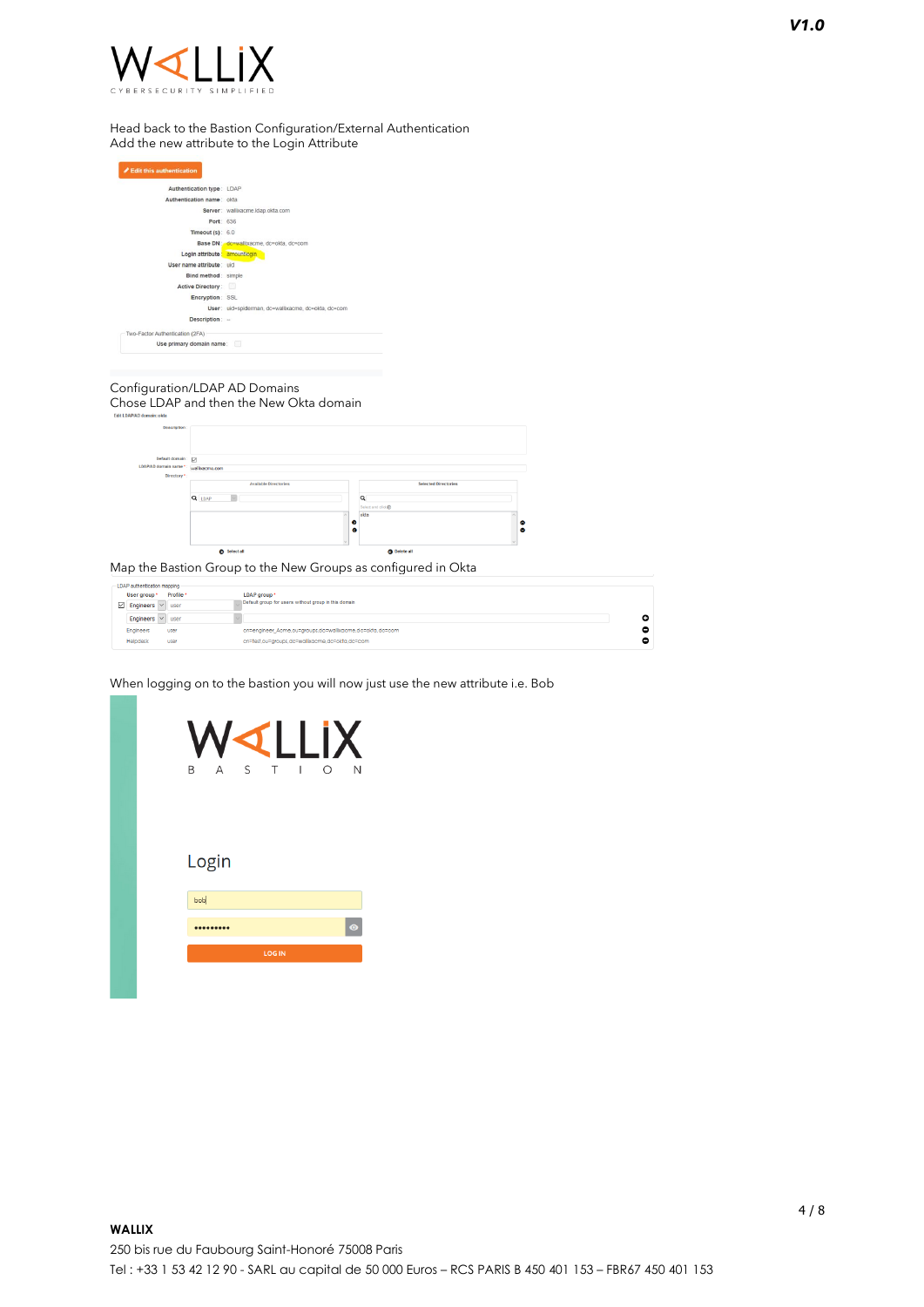

## **Adding Okta RADIUS authentication**

If Okta Radius Authentication is required Download the Agent from the Octa Admin site Settings/download Install on windows server and follow the wizard Ensure that the firewall ports are open UDP in this case 11812

|                         | <b>B</b> Okta Radius Agent Console |    | ×      |
|-------------------------|------------------------------------|----|--------|
| Radius Server Details   |                                    |    |        |
| Shared secret p4ssw0rd! |                                    |    |        |
| Radius port             | 11812                              |    |        |
|                         |                                    |    |        |
| <b>Okta Details</b>     |                                    |    |        |
| API endpoint            | https://wallixacme.okta.com        |    |        |
|                         |                                    |    |        |
| Proxy Settings          |                                    |    |        |
| Host                    |                                    |    |        |
| Port                    |                                    |    |        |
| Username                |                                    |    |        |
| Password                |                                    |    |        |
|                         |                                    |    |        |
|                         |                                    | Ok | Cancel |
|                         |                                    |    |        |

On the Octa admin site go to applications /Add Application Chose RADIUS Application

 $\overline{\alpha}$ 

Poople +

 $\mathbf{v}$ 





| Settings                              |                                      | Cancel |
|---------------------------------------|--------------------------------------|--------|
| <b>RADIUS AUTHENTICATION BEHAVIOR</b> |                                      |        |
| Authentication                        | Okta performs primary authentication |        |
| <b>RADIUS CLIENT</b>                  |                                      |        |
| <b>UDP Port</b>                       | 11812                                |        |
| <b>Secret Key</b>                     |                                      |        |
| <b>CREDENTIALS DETAILS</b>            |                                      |        |
| Application username format           | Okta username<br>$\checkmark$        |        |
| Update application username on        | Create and update<br>$\checkmark$    |        |

### **WALLIX**

 $\triangle$   $\frac{8ab-8b}{b^2}$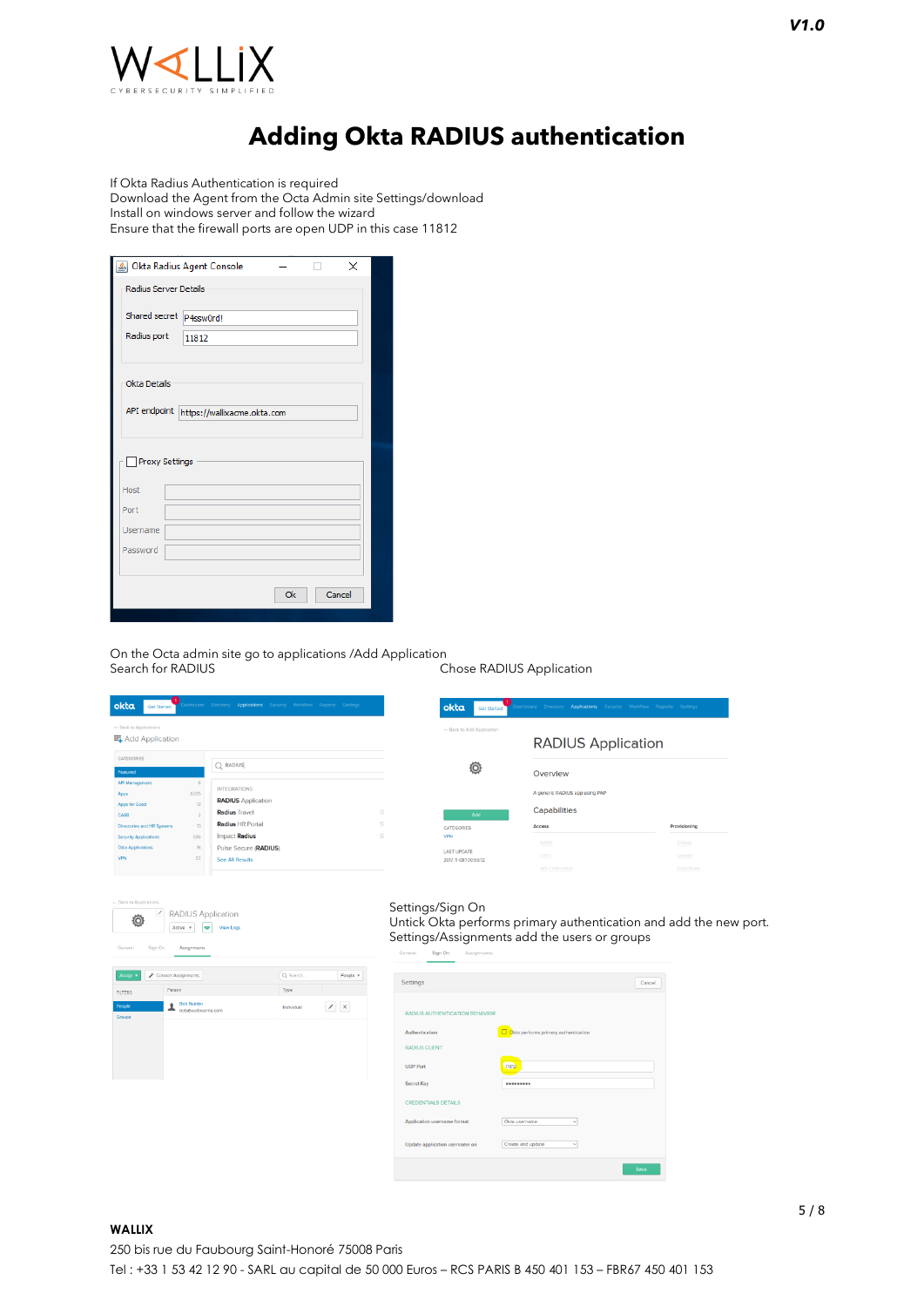

On the Bastion Configuration/External Authentications Add RADIUS For the server point to the server with the RADIUS Agent installed Change to the New Port And tick Use Primary Domain Name Configuration options Time frames External authentications LDAP/AD domains Notifications Local password policy

Edit external authentication Authentication type<sup>\*</sup>: RADIUS Authentication name \*: RADIUS<br>Authentication name \*: Okta\_Radius ukta\_Kac<br>Server \*: <mark>win2k19.</mark>  $\frac{\text{win2k19.}}{\text{Port}^*}$ Timeout (s) \*:  $\frac{11012}{5.0}$ Secret\*: **\*\*\*\*\*\*\*\*\*\*\*** .......... Description: **Apply** 

#### Configuration /LDAP AD Domains

Add the Radius Authentication to Secondary Authentication

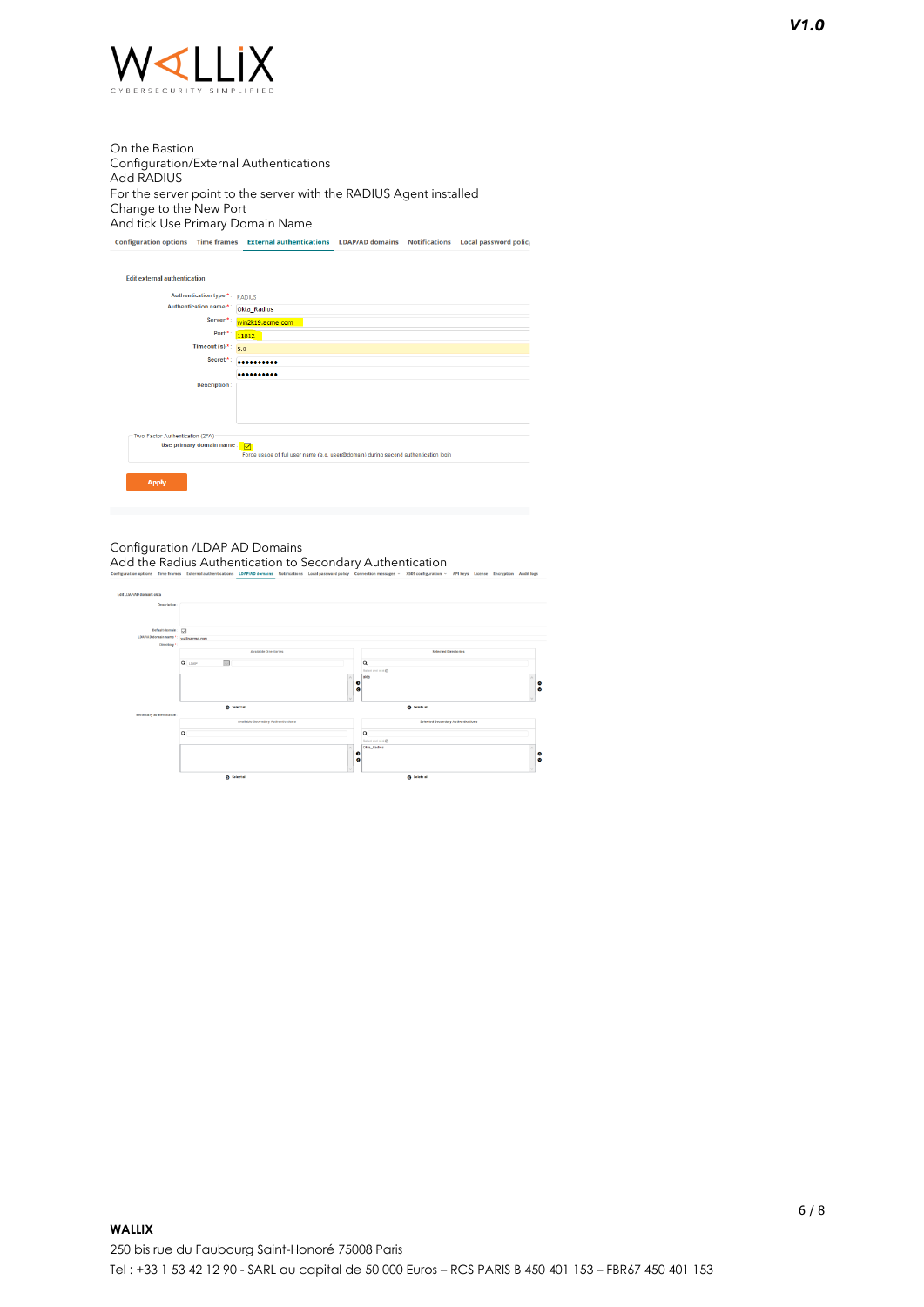

### Log on to the Bastion with the Okta LDAP user as before using the Okta LDAP Password

|  | B     | $\overline{A}$ | S T |               | <b>Contract Contract</b> | WILLIX<br>О | N         |
|--|-------|----------------|-----|---------------|--------------------------|-------------|-----------|
|  | Login |                |     |               |                          |             |           |
|  | bob   |                |     |               |                          |             |           |
|  |       |                |     |               |                          |             | $\bullet$ |
|  |       |                |     | <b>LOG IN</b> |                          |             |           |
|  |       |                |     |               |                          |             |           |

You will see that the login has been accepted and the username has been replaced with the full username and is asking for the 2<sup>nd</sup> factor

| B<br>Δ                | S | T | I<br>∩ | N         |
|-----------------------|---|---|--------|-----------|
|                       |   |   |        |           |
| Login                 |   |   |        |           |
| As bob@wallixacme.com |   |   |        |           |
| Password<br>h         |   |   |        |           |
| <b>CANCEL</b>         |   |   | OK     | $\bullet$ |
|                       |   |   |        |           |